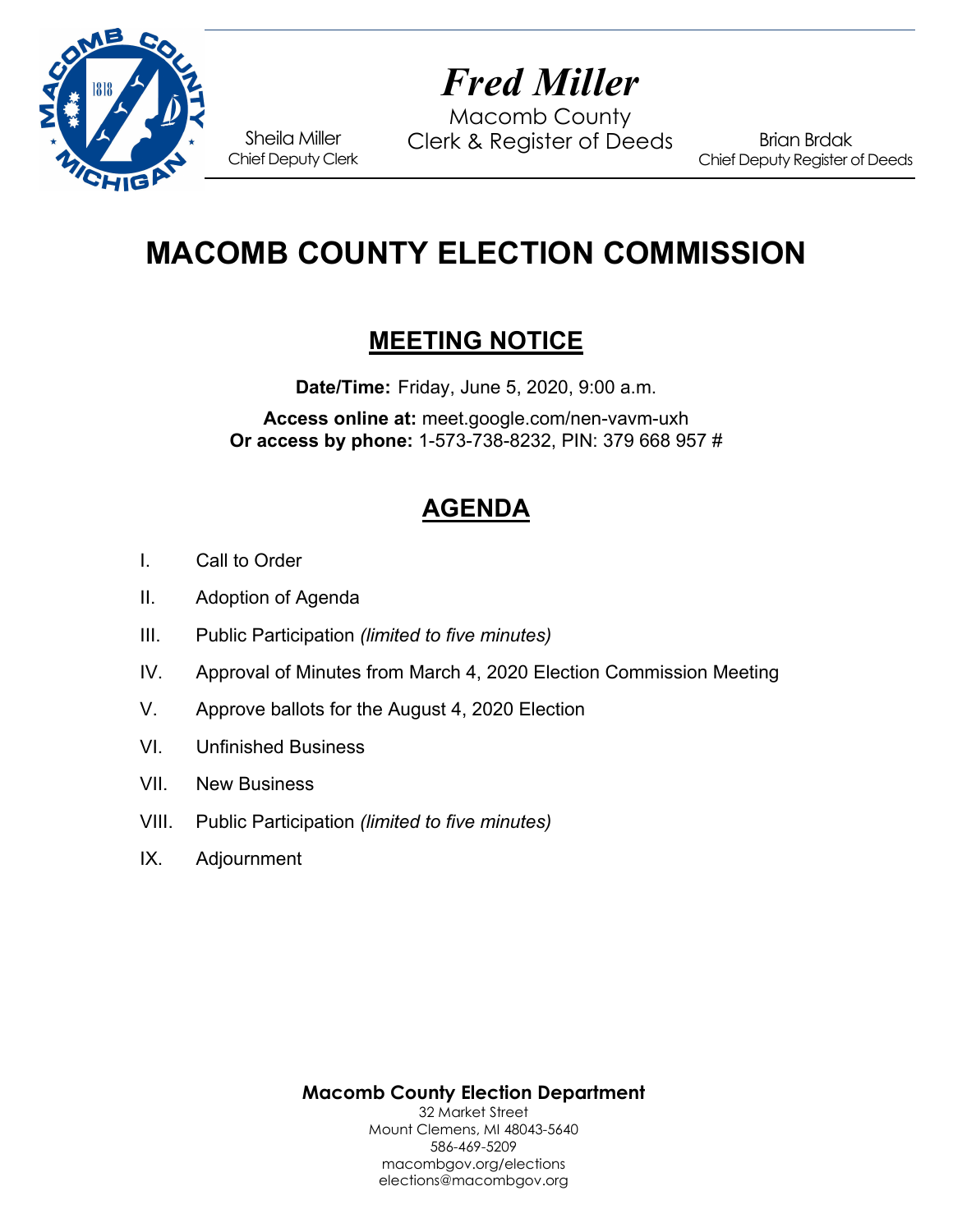### **MACOMB COUNTY ELECTION COMMISSION SPECIAL MEETING March 4, 2020**

#### **UNOFFICIAL MINUTES**

The Macomb County Election Commission met on Tuesday, March 4, 2020, in the Macomb County Election Department conference room, 32 Market, Mount Clemens with the following members present:

|               | Larry Rocca - County Treasurer<br>Anthony Wickersham - County Sheriff<br>Fred Miller - County Clerk                                                         |
|---------------|-------------------------------------------------------------------------------------------------------------------------------------------------------------|
| Excused:      | Judge Kathryn George - Senior Probate Judge                                                                                                                 |
| Also Present: | Michael Grix - Election Department<br>Goce Nedanovski - Election Department<br>Frank Krycia - Corporation Counsel's Office<br>Joe Biondo - Deputy Treasurer |

#### **CALL TO ORDER**

Larry Rocca called the meeting to order at 3:25 p.m. Judge George was unable to attend the meeting, so Fred Miller made a motion to appoint Anthony Wickersham in Judge George's place. Larry Rocca seconded the motion. The motion carried.

#### **MOTION TO ADOPT AGENDA**

A motion to adopt the agenda was made by Fred Miller. Anthony Wickersham seconded the motion. The motion carried.

#### **PUBLIC PARTICIPATION**

None - Fred Miller introduced James Barbret.

#### **APPROVAL OF MINUTES FROM JANUARY 10, 2020 MEETING**

Fred Miller made a motion to approve the minutes as presented. Anthony Wickersham seconded the motion. The motion carried.

#### **APPROVAL OF BALLOTS FOR THE MAY 5, 2020 ELECTION**

Anthony Wickersham made a motion to approve the ballots. Fred Miller seconded the motion. The motion carried.

#### **UNFINISHED BUSINESS**

None

#### **NEW BUSINESS**

None – Fred Miller spoke about AV turnout for March 10th election.